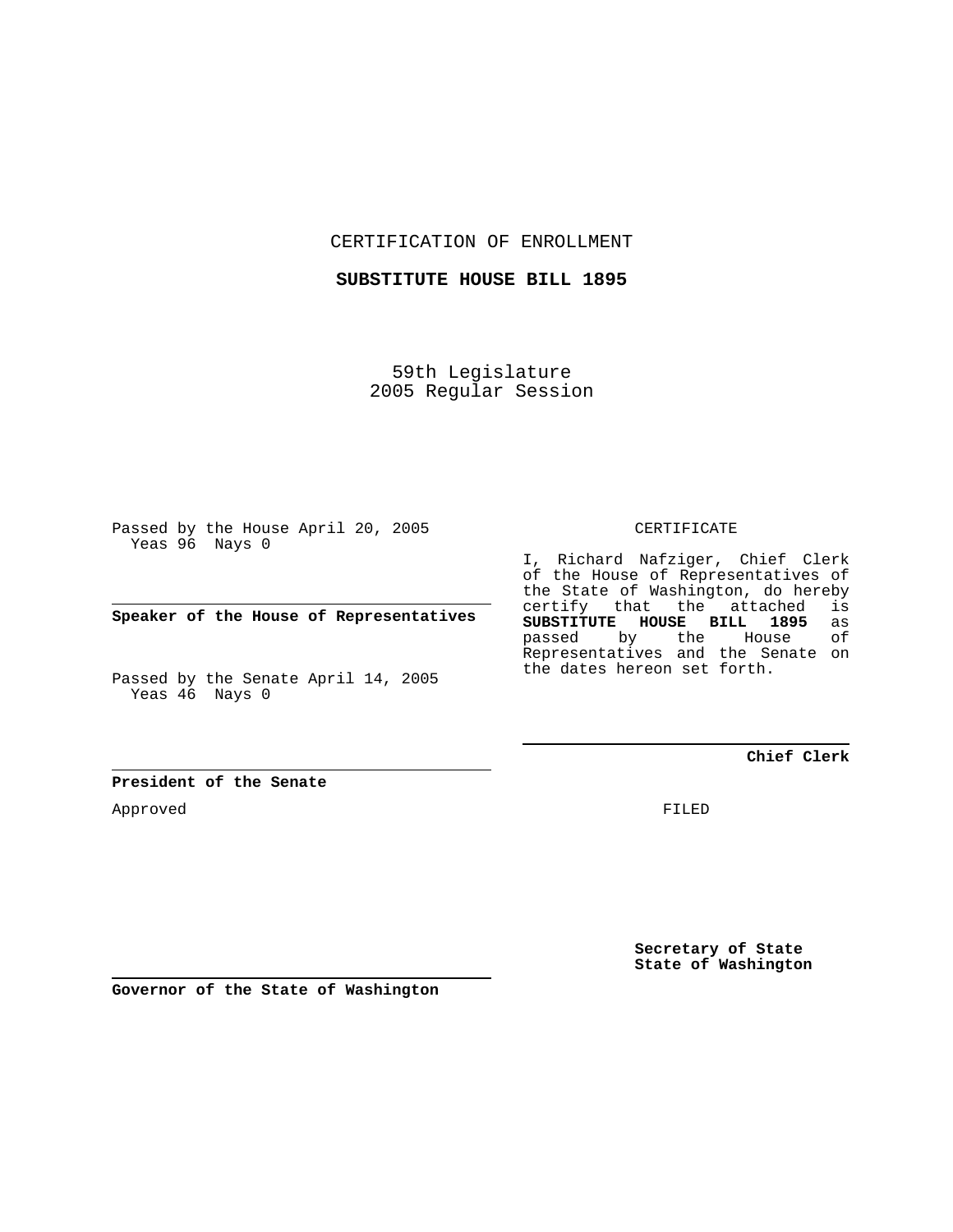## **SUBSTITUTE HOUSE BILL 1895** \_\_\_\_\_\_\_\_\_\_\_\_\_\_\_\_\_\_\_\_\_\_\_\_\_\_\_\_\_\_\_\_\_\_\_\_\_\_\_\_\_\_\_\_\_

\_\_\_\_\_\_\_\_\_\_\_\_\_\_\_\_\_\_\_\_\_\_\_\_\_\_\_\_\_\_\_\_\_\_\_\_\_\_\_\_\_\_\_\_\_

## AS AMENDED BY THE SENATE

Passed Legislature - 2005 Regular Session

## **State of Washington 59th Legislature 2005 Regular Session**

**By** House Committee on Technology, Energy & Communications (originally sponsored by Representatives Morris, Hudgins, McCoy and B. Sullivan)

READ FIRST TIME 03/01/05.

 1 AN ACT Relating to statewide energy efficiency; amending RCW 2 44.39.010 and 44.39.070; adding a new section to chapter 44.39 RCW; 3 adding new sections to chapter 43.19 RCW; and creating a new section.

4 BE IT ENACTED BY THE LEGISLATURE OF THE STATE OF WASHINGTON:

 5 **Sec. 1.** RCW 44.39.010 and 2001 c 214 s 30 are each amended to read 6 as follows:

7 There is hereby created the joint committee on energy supply ((of 8 the legislature of the state of Washington) and energy conservation.

 9 **Sec. 2.** RCW 44.39.070 and 2002 c 192 s 1 are each amended to read 10 as follows:

 (1) The committee shall meet and function at the following times: (a) At least once per year or at anytime upon the call of the chair to receive information related to the state or regional energy supply situation; (b) during a condition of energy supply alert or energy emergency; and (c) upon the call of the chair, in response to gubernatorial action to terminate such a condition. Upon the declaration by the governor of a condition of energy supply alert or 18 energy emergency, the committee ((<del>on energy supply</del>)) shall meet to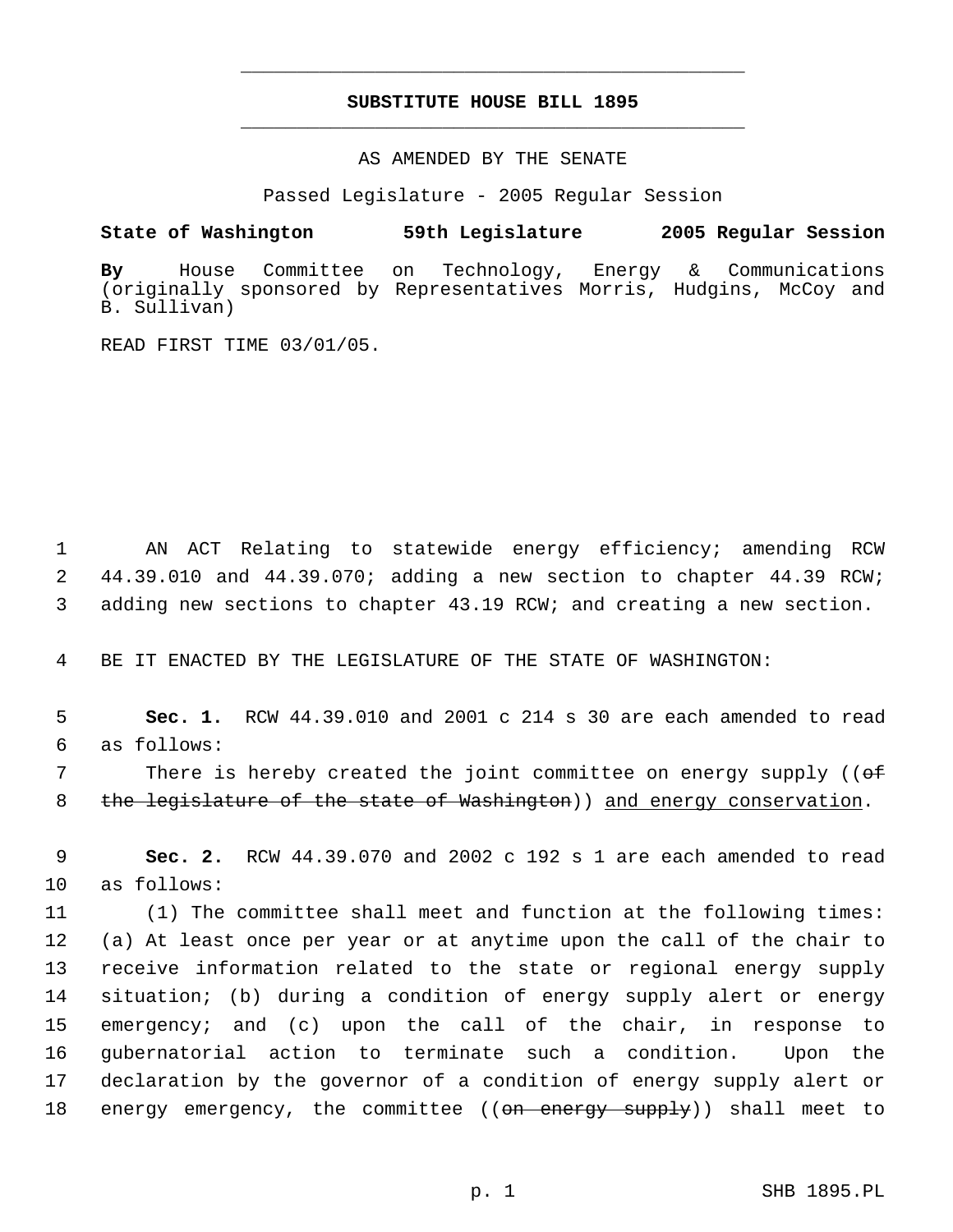receive any plans proposed by the governor for programs, controls, standards, and priorities for the production, allocation, and consumption of energy during any current or anticipated condition of energy supply alert or energy emergency, any proposed plans for the suspension or modification of existing rules of the Washington Administrative Code, and any other relevant matters the governor deems desirable. The committee shall review such plans and matters and shall transmit its recommendations to the governor for review. The committee may review any voluntary programs or local or regional programs for the production, allocation, or consumption of energy which have been submitted to the committee.

 (2) The committee shall receive any request from the governor for the approval of a declaration of a condition of energy emergency as provided in RCW 43.21G.040 as now or hereafter amended and shall either approve or disapprove such request.

 (3) During a condition of energy supply alert, the committee shall: (a) Receive any request from the governor for an extension of the condition of energy supply alert for an additional period of time not to exceed ninety consecutive days and the findings upon which such request is based; (b) receive any request from the governor for subsequent extensions of the condition of energy supply alert for an additional period of time not to exceed one hundred twenty consecutive days and the findings upon which such a request is based; and (c) either approve or disapprove the requested extensions. When approving a request, the committee may specify a longer period than requested, up to ninety days for initial extensions and one hundred twenty days for additional extensions.

 (4) During a condition of energy emergency the committee shall: (a) Receive any request from the governor for an extension of the condition of energy emergency for an additional period of time not to exceed forty-five consecutive days and the finding upon which any such request is based; (b) receive any request from the governor for subsequent extensions of the condition of energy emergency for an additional period of time not to exceed sixty consecutive days and the findings upon which such a request is based; and (c) either approve or disapprove the requested extensions. When approving a request, the committee may specify a longer period than requested, up to forty-five days for initial extensions and sixty days for additional extensions.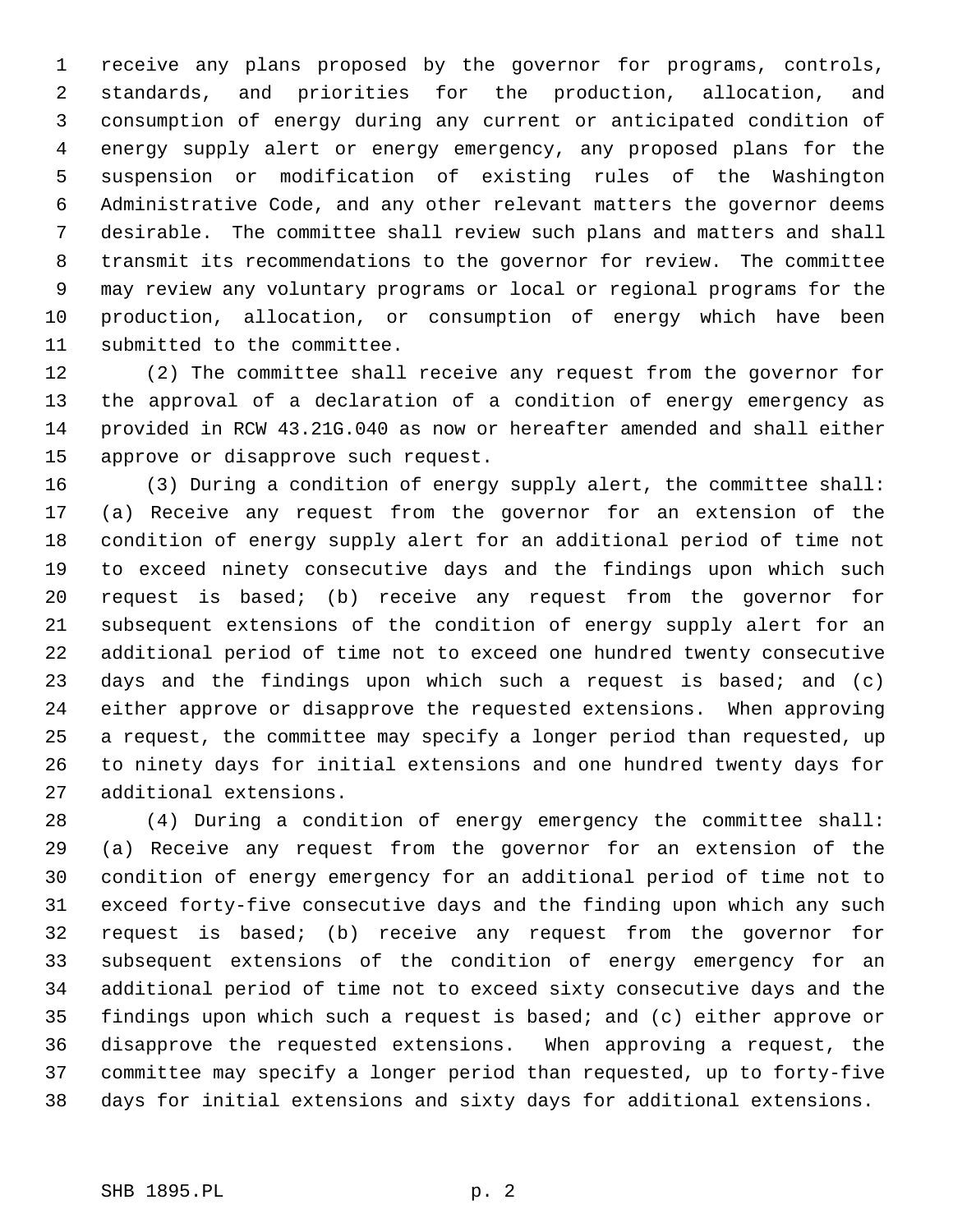NEW SECTION. **Sec. 3.** It is the intent of the legislature to utilize lessons learned from efforts to conserve energy usage in single state buildings or complexes and extend conservation measures across all levels of government. Implementing conservation measures across all levels of government will create actual energy conservation savings, maintenance and cost savings to state and local governments, and savings to the state economy, which depends on affordable, realizable electricity to retain jobs. The legislature intends that conservation measures be identified and aggregated within a government entity or among multiple government entities to maximize energy savings and project efficiencies.

 NEW SECTION. **Sec. 4.** A new section is added to chapter 44.39 RCW to read as follows:

 The definitions in this section apply throughout this chapter unless the context clearly requires otherwise.

 (1) "Committee" means the joint committee on energy supply and energy conservation.

 (2) "Conservation" means reduced energy consumption or energy cost, or increased efficiency in the use of energy, and activities, measures, or equipment designed to achieve such results.

 NEW SECTION. **Sec. 5.** A new section is added to chapter 43.19 RCW to read as follows:

 (1) Municipalities may conduct energy audits and implement cost- effective energy conservation measures among multiple government entities.

 (2) All municipalities shall report to the department if they implemented or did not implement, during the previous biennium, cost- effective energy conservation measures aggregated among multiple government entities. The reports must be submitted to the department by September 1, 2007, and by September 1, 2009. In collecting the reports, the department shall cooperate with the appropriate associations that represent municipalities.

 (3) The department shall prepare a report summarizing the reports submitted by municipalities under subsection (2) of this section and shall report to the committee by December 31, 2007, and by December 31, 2009.